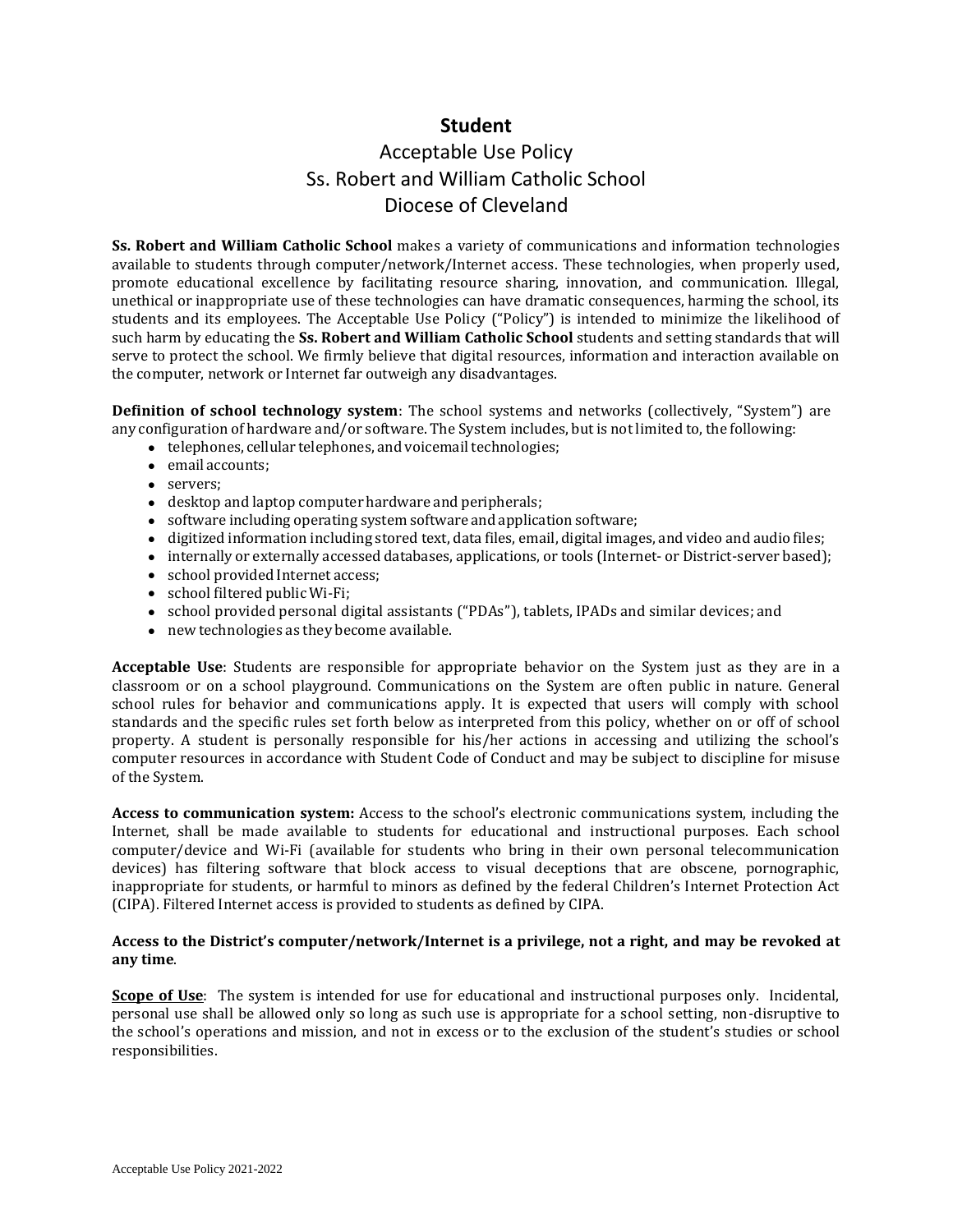**Inappropriate Use:** Inappropriate use includes, but is not limited to, those uses that are specifically named as violations in this document; that violate the rules of network etiquette; or that hamper the integrity or security of the System or any components that are connected to it.

Transmission on the System, including through email (personal or school accounts), social media, web pages, blogs and/or forums, of any material in violation of any federal or state law or this Policy is prohibited. This includes, but is not limited to:

- cyber bullying;
- threatening, pornographic, harassing, defamatory or obscene material;
- copyrighted material, plagiarized material or materials protected by trade;
- the use of hardware and/or software which disrupts or interferes with the safety and welfare of the school community (even if such uses take place after school hours or off school property).

**Vandalism or Mischief:** Tampering with or theft of components from the System may be regarded as criminal activity under applicable state and federal laws. Any attempt to break the law through the use of a school computer/network/Internet account may result in prosecution against the offender by the proper authorities. If such an event should occur, the school will fully comply with the authorities to provide any information necessary for legal action.

**Modification of Computer:** Modifying or changing computer/device settings and/or internal or external configurations without appropriate permission is prohibited and may result in discipline and/or the revocation of access to the System.

**Student Access:** System access is provided to all students unless parents or guardian request in writing to the school principal that access is denied. Student Internet access will be under the direction and guidance of a school staff member. Students must adhere to the following guidelines when using the System on or off of school property:

- 1. Respect and protect the privacy of others.
	- a. Use only assigned accounts.
	- b. Decline to view, use, or copy passwords, data, or networks to which they are not authorized.
	- c. Avoid distribution of private information about others or themselves.
- 2. Respect and protect the integrity, availability, and security of all electronic resources.
	- a. Observe all network security practices as posted.
		- b. Report security risks or violations to a school administrator, teacher or network administrator.
		- c. Refrain from destroying or damaging data, networks, or other resources that do not belong to them without clear permission of the owner.
		- d. Conserve, protect, and share these resources with other students and Internet users as appropriate.
		- e. Get appropriate pre-approval before accessing the network with personal devices.
		- f. Abstain from overriding the Internet content filtering system.
- 3. Respect and protect the intellectual property of others.
	- a. Refrain from copyright infringement (making illegal copies of music, games, or movies).
	- b. Avoid plagiarism.
- 4. Respect and practice the principles of parish and school community.
	- a. Communicate only in ways that are kind and respectful.
	- b. Report threatening or discomforting materials (cyber bullying) to a school administrator, teacher or network administrator.
	- c. Refuse to access, transmit, copy, or create material that violates the school's code of conduct (such as messages that are pornographic, threatening, rude, discriminatory, or meant to harass).
	- d. Avoid accessing, transmitting, copying, or creating material that is illegal (such as obscenity, stolen materials, or illegal copies of copyrighted works).
	- e. Abstain from using the resources to further other acts that are criminal or violate the school's code of conduct.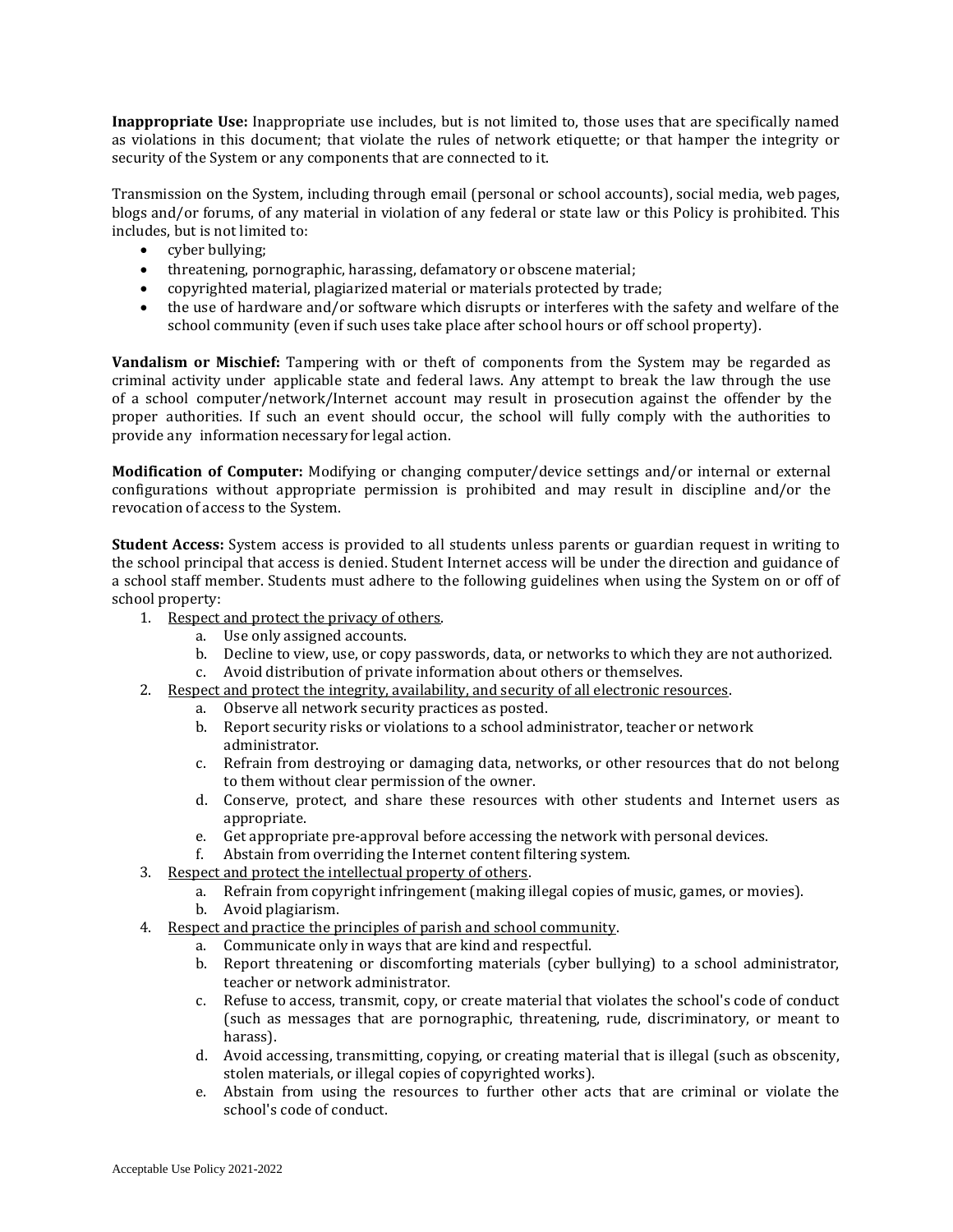- f. Avoid sending spam, chain letters, or other mass unsolicited mailings.
- g. Refrain from buying, selling, advertising, or otherwise conducting business, unless approved as a school project.
- h. Avoid posting or disseminating any harassing, demeaning, threatening or immoral comment or visual injurious to the reputation of the school, the parish, the Church or an individual, whether the action occurs on school property or off grounds.
- 5. Abide by the Student Code of Conduct in the use of the System at all times.

**School Email and Communication tools:** Email and other digital tools such as, but not limited to, blogs and wikis are tools used to communicate. The use of these communication tools should be limited to instructional, school related activities; or administrative needs. All communications within these tools should adhere to this Policy.

#### **The following guidelines must be adhered to by students using a personally-owned telecommunication device at school:**

- a. All personally-owned telecommunication devices must be registered with the office prior to use.
- b. Internet access is filtered by the **Ss. Robert and William Catholic School** on personal telecommunication devices in the same manner as **Ss. Robert and William Catholic School** owned equipment. If network access is needed, connection to the filtered, wireless network provided by the school is required. Use of any service bypasses the security filter and is considered a violation of the Acceptable Use Policy.
- c. These devices are the sole responsibility of the student owner. The school assumes no responsibility for personal telecommunication devices if they are lost, loaned, damaged or stolen and only limited time or resources will be spent trying to locate stolen or lost items.
- d. These devices have educational and monetary value. Students are prohibited from trading or selling these items to other students on school property, including school buses.
- e. Each student is responsible for his/her own device: set-up, maintenance, charging, and security. Staff members will not store student devices at any time, nor will any staff diagnose, repair, or work on a student's personal telecommunication device.
- f. Telecommunication devices are only to be used for educational purposes at the direction of a classroom teacher.
- g. School administrators and staff members have the right to prohibit use of devices at certain times or during designated activities (i.e. campus presentations, theatrical performances, or guest speakers) that occur during the school day.
- h. An administrator may examine a student's personal telecommunication device and search its contents, in accordance with disciplinary guidelines.

**Subject to Monitoring:** All **Ss. Robert and William Catholic School** system usage on or off school property shall not be considered confidential or private and is subject to monitoring by designated staff at any time to ensure appropriate use. All electronic files, including email messages, from both school-issued and personal accounts, transmitted through or stored in the System, will be treated no differently than any other electronic file. **Ss. Robert and William Catholic School** reserves the right to access, review, copy, modify, delete or disclose such files for any purpose. Students should treat the computer system like a shared or common file system with the expectation that electronic files sent, received or stored anywhere in the computer system, will be available for review by any authorized representative of **Ss. Robert and William Catholic School** for any purpose. Personal telecommunication devices are subject to examination in accordance with disciplinary guidelines if there is reason to believe that the Acceptable Use Policy has been violated.

**Students have no expectation of privacy with respect to use of the System. Administrators reserve the right to examine, use, and disclose any data found on the System in order to further the health, safety, discipline, or security of any student or other person, or to protect property. They may also use this information in disciplinary actions and/or may refer information to law enforcement if a crime is believed to have been committed.**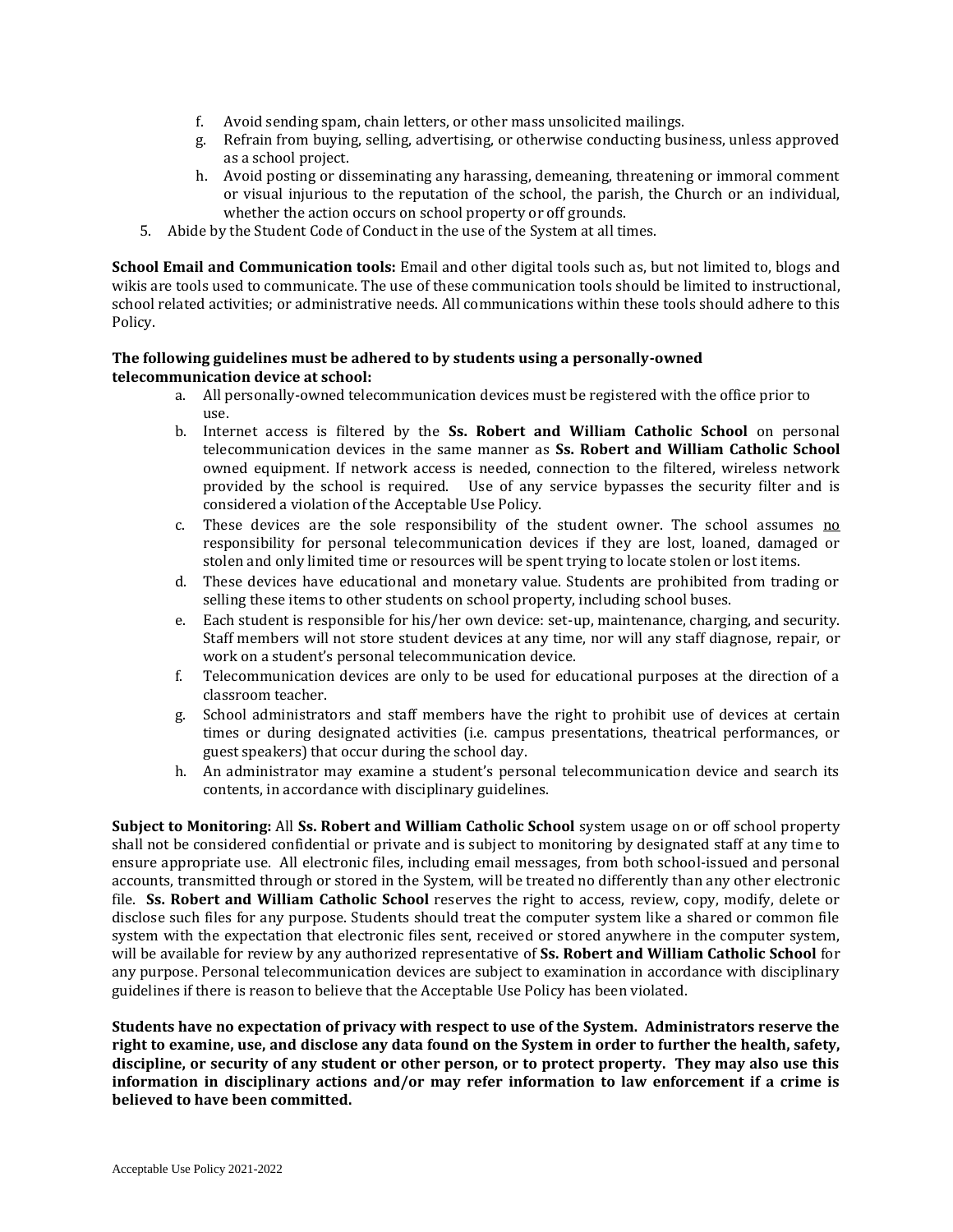**All computers, chromebooks, devices, laptops, tablets, or the like, used by students to access the System, including both school-owned equipment and personally-owned devices, are subject to search at any time if a violation of this Policy or other school policies is suspected.**

**Consequences for Violation**: Students have the responsibility to use the System in an appropriate manner which complies with all school policies. Violations of these rules or any school policy may result in disciplinary action which may include the loss of a student's privileges to use the school's information technology resources and/or discipline. Consequences of misuse or abuse of these resources will be disciplined depending on the severity of the situation. In addition to school disciplinary action, appropriate legal action may be taken.

**Agreement Form:** In order to ensure the proper use of technology resources, it is necessary that each student and parent/guardian *annually* sign the attached Student Acceptable Use Policy – User Agreement Form. The signed form must be on file at the School before Internet and other technology access is permitted. Signing the form indicates that the user will abide by the rules governing Internet and other technology access as stated in this Policy.

The school reserves the right to issue additional or more detailed rules for the use of technology resources, and violations of such rules may be a cause for imposition of any of the penalties delineated above. The school reserves the right to seek financial restitution for any damage caused by a student.

#### **STUDENT USER AGREEMENT / PARENT PERMISSION FORM Both Signatures Required**

By signing below, I agree and acknowledge that I have read the terms and conditions of the Student Acceptable Use Policy and I understand that it is a violation of the Policy to use the System, on or off of school property, to, among other things:

- Bully, harass, threaten, intimidate or engage in discriminatory or abusive conduct or language, including through the use of social media;
- Access websites or content that are inappropriate for the school environment, including without limitation websites or content that are pornographic or obscene;
- Vandalize or tamper with school equipment and/or System settings;
- Engage in criminal or illegal conduct; and/or
- Violate the Student Code of Conduct.

I also understand that:

- Technological resources are provided for instructional and educational purposes only. Incidental, personal use shall be allowed only so long as such use is appropriate for a school setting, nondisruptive to the school's operations and mission, and not in excess or to the exclusion of the student's studies or school responsibilities; and
- My access and use of the System, including without limitation all devices used by me to access the System, whether personally or school-owned, are subject to monitoring and search and that I have no expectation of privacy in my use or accessing of the System.